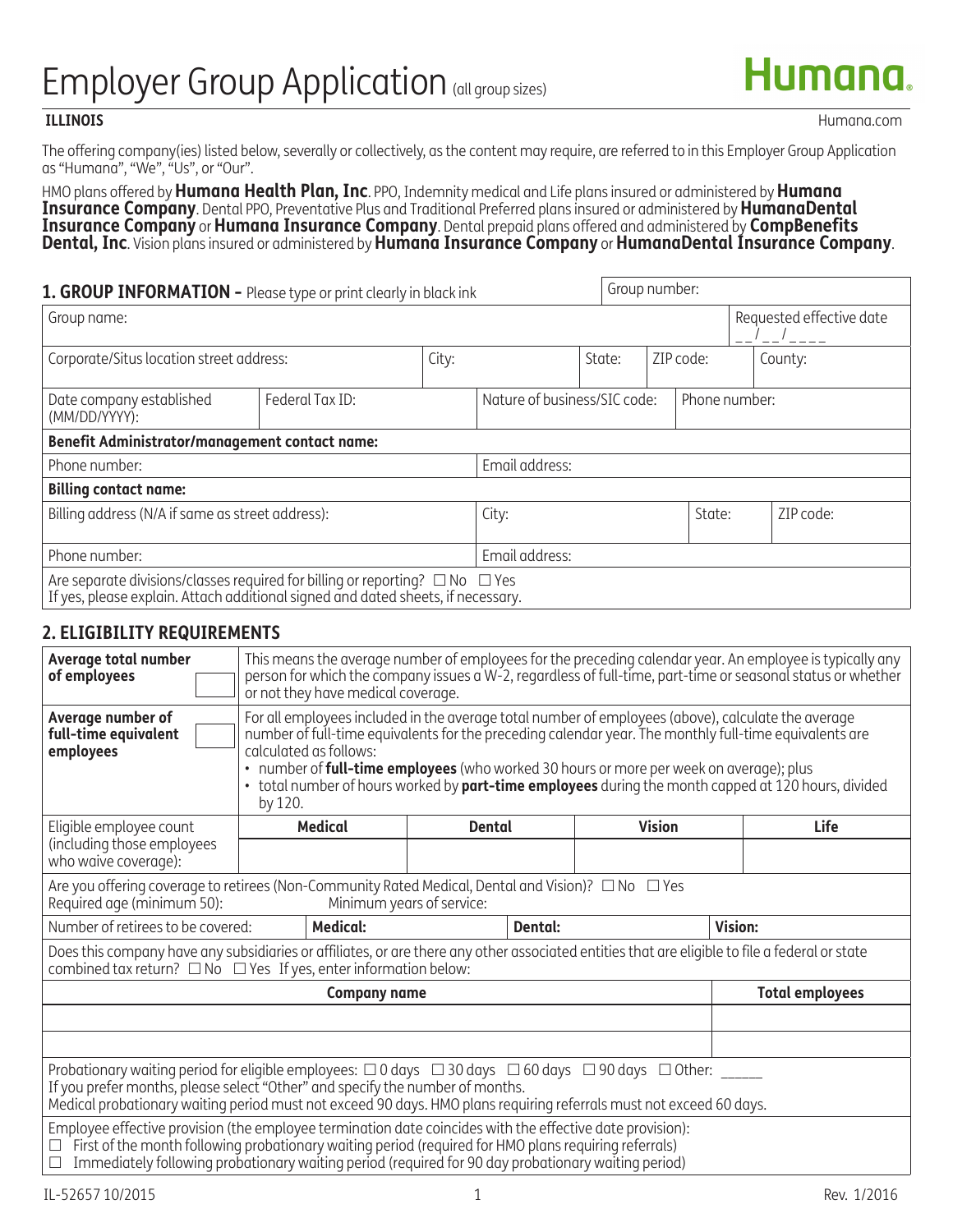| Do you want to exclude a class of employees? $\Box$ No $\Box$ Yes<br>If yes, check class to exclude:<br>$\Box$ Union $\Box$ Non-union $\Box$ Hourly $\Box$ Salary $\Box$ Management $\Box$ Non-management $\Box$ Other: |  |  |  |  |  |
|-------------------------------------------------------------------------------------------------------------------------------------------------------------------------------------------------------------------------|--|--|--|--|--|
| Is this a Collectively Bargained Plan? $\Box$ No $\Box$ Yes Name of plan<br>Plan number (assigned by employer for use in filing IRS form 5500):                                                                         |  |  |  |  |  |
| Has this group been insured by Humana within the last three years? $\Box$ No $\Box$ Yes<br>If yes, provide prior group number: Termination date:                                                                        |  |  |  |  |  |
| Do you wish to offer Domestic Partner coverage? $\Box$ No $\Box$ Yes                                                                                                                                                    |  |  |  |  |  |

# **3. COBRA/STATE CONTINUATION**

Is your group subject to:  $COBRA \Box No \Box Yes$  State Continuation  $\Box No \Box Yes$ 

Are any present or former employees/dependent currently on or eligible to elect COBRA/State Continuation?  $\Box$  No  $\ \Box$  Yes If yes, enter information below. Attach additional signed and dated sheets (reorder IL-52660), if necessary.

|                   | <b>Qualifying event</b><br>(e.g. termination | Indicate if the<br>applicant is currently | <b>COBRA/State Continuation</b> |                       |                 | Lines of coverage<br>(select all that apply) |        |               |
|-------------------|----------------------------------------------|-------------------------------------------|---------------------------------|-----------------------|-----------------|----------------------------------------------|--------|---------------|
| Name of applicant | of employment,<br>divorce, etc)              | on COBRA or State<br><b>Continuation</b>  | Qualifying                      | event date Start date | <b>End date</b> | Medical Dental                               |        | <b>Vision</b> |
|                   |                                              | $\Box$ COBRA<br>$\Box$ State Continuation |                                 |                       |                 |                                              | $\Box$ |               |
|                   |                                              | $\Box$ COBRA<br>$\Box$ State Continuation |                                 |                       |                 |                                              | П      |               |
|                   |                                              | $\Box$ COBRA<br>$\Box$ State Continuation |                                 |                       |                 |                                              | П      |               |
|                   |                                              | $\Box$ COBRA<br>$\Box$ State Continuation |                                 |                       |                 |                                              |        |               |

**Plan Selection** – Please review the Regulatory Pre-enrollment Disclosure Guide with your agent, broker or producer. Complete the quote number and reference number (if applicable) to indicate the plans elected.

# 4. MEDICAL PLAN SELECTION  $\Box$  Electing  $\Box$  Not electing

| Sold quote number:                                                                                                                                                                                                                                                                                                                                                                             |                                                                      |                                  |                                |  |  |  |  |  |
|------------------------------------------------------------------------------------------------------------------------------------------------------------------------------------------------------------------------------------------------------------------------------------------------------------------------------------------------------------------------------------------------|----------------------------------------------------------------------|----------------------------------|--------------------------------|--|--|--|--|--|
|                                                                                                                                                                                                                                                                                                                                                                                                |                                                                      | / Reference # _______________    |                                |  |  |  |  |  |
|                                                                                                                                                                                                                                                                                                                                                                                                |                                                                      |                                  |                                |  |  |  |  |  |
|                                                                                                                                                                                                                                                                                                                                                                                                |                                                                      |                                  | / Reference # ________________ |  |  |  |  |  |
| Plan 4 name                                                                                                                                                                                                                                                                                                                                                                                    |                                                                      |                                  | / Reference #                  |  |  |  |  |  |
| Attach additional signed and dated sheets (reorder IL-52659), if necessary.                                                                                                                                                                                                                                                                                                                    |                                                                      |                                  |                                |  |  |  |  |  |
| Do you offer a supplemental medical plan that partially or completely subsidizes any member cost-sharing including, but not limited to,<br>deductible, coinsurance, or co-pays and/or have purchased or created a funding mechanism which will fund an Employee Spending Account<br>at a level that exceeds 30% of the plan deductible? $\Box$ No $\Box$ Yes If yes, indicate amount funded \$ |                                                                      |                                  |                                |  |  |  |  |  |
| <b>EMPLOYER CONTRIBUTION</b> (Percentage or dollar amount): Minimum employer contribution toward employee premium is [0]% or \$[0].<br>Employee/Spouse:<br>Employee/Child: Family:<br>Employee:                                                                                                                                                                                                |                                                                      |                                  |                                |  |  |  |  |  |
| <b>Participation</b> - Available to employers<br>with one or more enrolled employees and<br>• Non-contributory - 100 %                                                                                                                                                                                                                                                                         | Number of employees waiving<br>without other qualifying<br>coverage: | Number of employees<br>enrolled: |                                |  |  |  |  |  |
| • Contributory - 25%                                                                                                                                                                                                                                                                                                                                                                           |                                                                      |                                  |                                |  |  |  |  |  |
| Additional Product Selection (may not be available for all group sizes):<br>$\Box$ Health Care Flexible Spending Account (FSA) $\Box$ Dependent Care Flexible Spending Account (FSD) $\Box$ Health Savings Account (HSA)<br>$\Box$ Personal Care Account offered with plan specification:                                                                                                      |                                                                      |                                  |                                |  |  |  |  |  |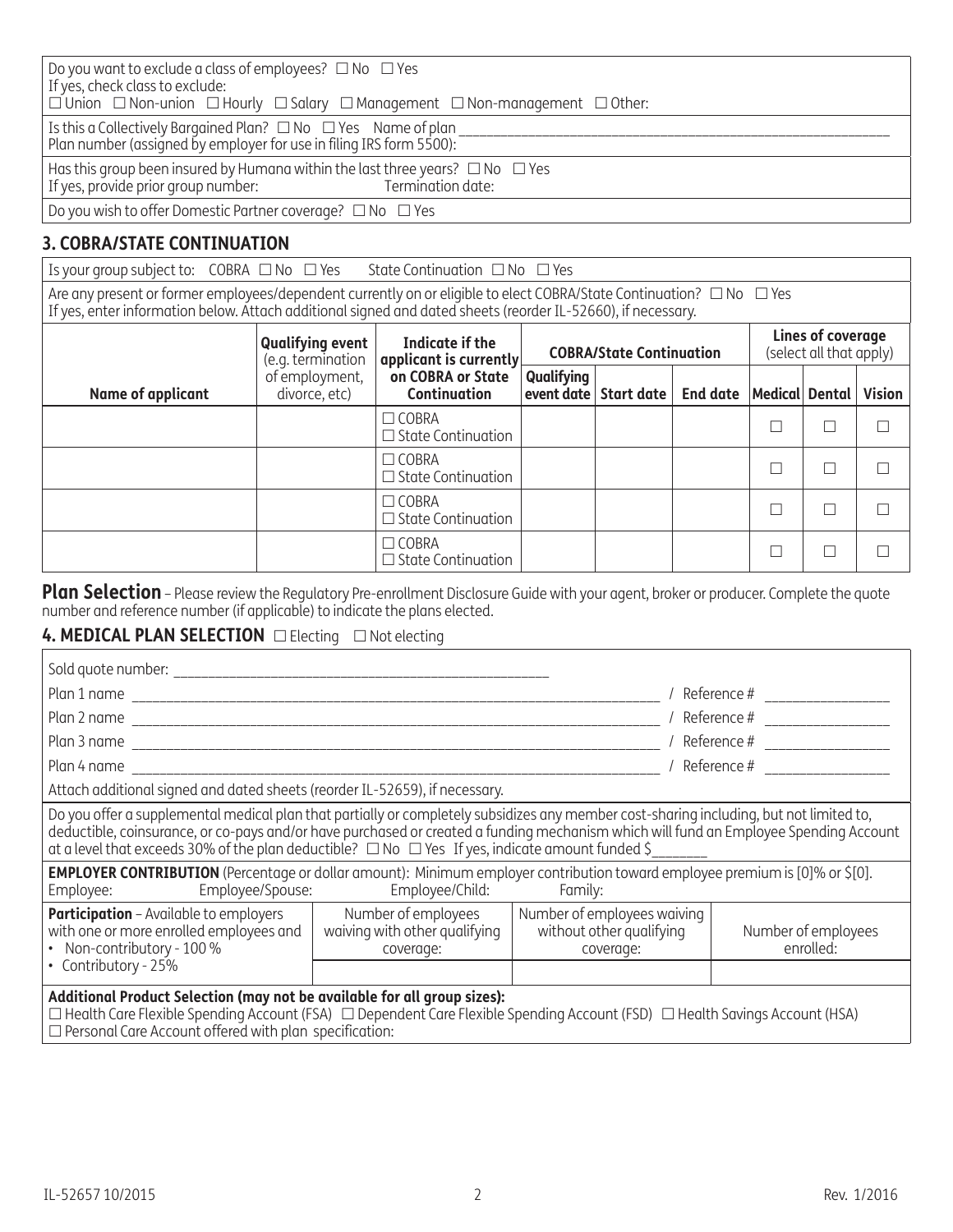# **5. HEALTH QUESTIONNAIRE** (for Non-Community Rated groups):

| 1.                                                                                                                                                                                                                                                                                          | Are there any disabled dependents over the age of 26 to be covered in this group?<br>If yes, please provide on a separate sheet of paper (form#IL-52662): name of employee, dependent name, statement<br>of disability/diagnosis from attending physician, dependency statement from employee and the name of the current<br>group carrier insuring the dependent.                                                                                                                                                                                            |                            |     |                                                                                                                                                                    |  |                      |                            |                         |                                                                                                                                                                                                                                                                                                                                                                         | $\Box$ No $\Box$ Yes |                                                                                              |                            |
|---------------------------------------------------------------------------------------------------------------------------------------------------------------------------------------------------------------------------------------------------------------------------------------------|---------------------------------------------------------------------------------------------------------------------------------------------------------------------------------------------------------------------------------------------------------------------------------------------------------------------------------------------------------------------------------------------------------------------------------------------------------------------------------------------------------------------------------------------------------------|----------------------------|-----|--------------------------------------------------------------------------------------------------------------------------------------------------------------------|--|----------------------|----------------------------|-------------------------|-------------------------------------------------------------------------------------------------------------------------------------------------------------------------------------------------------------------------------------------------------------------------------------------------------------------------------------------------------------------------|----------------------|----------------------------------------------------------------------------------------------|----------------------------|
| Has any employee been unable to work 10 or more consecutive days in the past 12 months due to an illness or injury?<br>2.                                                                                                                                                                   |                                                                                                                                                                                                                                                                                                                                                                                                                                                                                                                                                               |                            |     |                                                                                                                                                                    |  |                      |                            |                         |                                                                                                                                                                                                                                                                                                                                                                         | $\Box$ No $\Box$ Yes |                                                                                              |                            |
| 3.                                                                                                                                                                                                                                                                                          | Is any employee presently not performing his or her duties on a full-time basis due to an illness or injury?                                                                                                                                                                                                                                                                                                                                                                                                                                                  |                            |     |                                                                                                                                                                    |  |                      |                            |                         | $\Box$ No $\Box$ Yes                                                                                                                                                                                                                                                                                                                                                    |                      |                                                                                              |                            |
|                                                                                                                                                                                                                                                                                             | To the best of your knowledge, is there any employee, individual in a retiree class, dependent (spouse or child), COBRA<br>4.<br>beneficiary, or individual within their COBRA/State Continuation election period:<br>• confined at home, in a hospital or in a treatment facility<br>• who incurred more than \$25,000 of medical expenses in the past 12 months<br>• who has been advised within the last 90 days to have surgery or be hospitalized<br>• who is eligible for and/or covered by Medicare related to a disability or End-Stage Renal Disease |                            |     |                                                                                                                                                                    |  |                      |                            |                         |                                                                                                                                                                                                                                                                                                                                                                         |                      | $\Box$ No $\Box$ Yes<br>$\Box$ No $\Box$ Yes<br>$\Box$ No $\Box$ Yes<br>$\Box$ No $\Box$ Yes |                            |
| 5.                                                                                                                                                                                                                                                                                          |                                                                                                                                                                                                                                                                                                                                                                                                                                                                                                                                                               |                            |     | physician for AIDS or an AIDS-related complex?                                                                                                                     |  |                      |                            |                         | To the best of your knowledge, is there any employee, individual in a retiree class, dependent (spouse or child), COBRA beneficiary,<br>or individual within their COBRA/State Continuation election period who has been diagnosed, medically diagnosed or treated by a                                                                                                 |                      |                                                                                              |                            |
| 6.                                                                                                                                                                                                                                                                                          | following:                                                                                                                                                                                                                                                                                                                                                                                                                                                                                                                                                    |                            |     |                                                                                                                                                                    |  |                      |                            |                         | To the best of your knowledge, is there any employee, individual in a retiree class, dependent (spouse or child), COBRA beneficiary, or individual within their COBRA/State Continuation election period who received treatmen<br>medication prescribed by a doctor, psychiatrist, psychologist or other licensed practitioner within the past 24 months for any of the |                      |                                                                                              |                            |
|                                                                                                                                                                                                                                                                                             | $\Box$ No $\Box$ Yes<br>Coronary artery disease, chest pain, heart surgery,<br>Diabetes or any disease or disorder of the<br>or any disease of the arteries, or blood disorders;<br>kidneys, liver or lungs<br>hemophilia                                                                                                                                                                                                                                                                                                                                     |                            |     |                                                                                                                                                                    |  |                      |                            | $\Box$ No $\Box$ Yes    |                                                                                                                                                                                                                                                                                                                                                                         |                      |                                                                                              |                            |
|                                                                                                                                                                                                                                                                                             |                                                                                                                                                                                                                                                                                                                                                                                                                                                                                                                                                               |                            |     | Stroke; Transient Ischemic Attack (TIA)                                                                                                                            |  | $\Box$ No $\Box$ Yes |                            |                         | Systemic disease including, but not limited to<br>Lupus, Multiple Sclerosis or Multiple Dystrophy                                                                                                                                                                                                                                                                       |                      | $\square$ No $\square$ Yes                                                                   |                            |
|                                                                                                                                                                                                                                                                                             | Cancer, and/or cancerous tumor; including skin<br>Alcohol or drug abuse or dependence, or<br>$\Box$ No $\Box$ Yes<br>psychological disorder<br>cancer                                                                                                                                                                                                                                                                                                                                                                                                         |                            |     |                                                                                                                                                                    |  |                      | $\square$ No $\square$ Yes |                         |                                                                                                                                                                                                                                                                                                                                                                         |                      |                                                                                              |                            |
|                                                                                                                                                                                                                                                                                             | Stomach, gall bladder, digestive, intestinal, or colon<br>$\Box$ No $\Box$ Yes<br>Organ transplant (other than corneal)<br>disorders                                                                                                                                                                                                                                                                                                                                                                                                                          |                            |     |                                                                                                                                                                    |  |                      | $\square$ No $\square$ Yes |                         |                                                                                                                                                                                                                                                                                                                                                                         |                      |                                                                                              |                            |
| 7.                                                                                                                                                                                                                                                                                          |                                                                                                                                                                                                                                                                                                                                                                                                                                                                                                                                                               | benefits? Please indicate: |     |                                                                                                                                                                    |  |                      |                            |                         | Does your company currently sponsor short or long term disability? If yes, are any employees currently receiving                                                                                                                                                                                                                                                        |                      |                                                                                              | $\Box$ No $\Box$ Yes       |
|                                                                                                                                                                                                                                                                                             |                                                                                                                                                                                                                                                                                                                                                                                                                                                                                                                                                               | (IL-52661), if necessary.  |     |                                                                                                                                                                    |  |                      |                            |                         | If you answered yes to questions 2-6 above, please indicate the question number and explanation. Attach additional signed and dated sheets                                                                                                                                                                                                                              |                      |                                                                                              |                            |
|                                                                                                                                                                                                                                                                                             | <b>Question #</b>                                                                                                                                                                                                                                                                                                                                                                                                                                                                                                                                             | <b>Member</b><br>status*   | Age | <b>Medical condition/Diagnosis</b>                                                                                                                                 |  |                      |                            | Date(s) of<br>treatment | <b>Medication name/</b><br><b>Dosage</b>                                                                                                                                                                                                                                                                                                                                |                      | treatment                                                                                    | <b>Past/Current/Future</b> |
|                                                                                                                                                                                                                                                                                             |                                                                                                                                                                                                                                                                                                                                                                                                                                                                                                                                                               |                            |     |                                                                                                                                                                    |  |                      |                            |                         |                                                                                                                                                                                                                                                                                                                                                                         |                      |                                                                                              |                            |
|                                                                                                                                                                                                                                                                                             |                                                                                                                                                                                                                                                                                                                                                                                                                                                                                                                                                               |                            |     | *Member Status: E=Employee D=Dependent C=COBRA R=Retiree                                                                                                           |  |                      |                            |                         |                                                                                                                                                                                                                                                                                                                                                                         |                      |                                                                                              |                            |
|                                                                                                                                                                                                                                                                                             |                                                                                                                                                                                                                                                                                                                                                                                                                                                                                                                                                               |                            |     |                                                                                                                                                                    |  |                      |                            |                         |                                                                                                                                                                                                                                                                                                                                                                         |                      |                                                                                              |                            |
|                                                                                                                                                                                                                                                                                             |                                                                                                                                                                                                                                                                                                                                                                                                                                                                                                                                                               |                            |     |                                                                                                                                                                    |  |                      |                            |                         |                                                                                                                                                                                                                                                                                                                                                                         |                      |                                                                                              |                            |
|                                                                                                                                                                                                                                                                                             |                                                                                                                                                                                                                                                                                                                                                                                                                                                                                                                                                               |                            |     |                                                                                                                                                                    |  |                      |                            |                         |                                                                                                                                                                                                                                                                                                                                                                         |                      |                                                                                              |                            |
|                                                                                                                                                                                                                                                                                             |                                                                                                                                                                                                                                                                                                                                                                                                                                                                                                                                                               |                            |     |                                                                                                                                                                    |  |                      |                            |                         |                                                                                                                                                                                                                                                                                                                                                                         |                      |                                                                                              |                            |
|                                                                                                                                                                                                                                                                                             |                                                                                                                                                                                                                                                                                                                                                                                                                                                                                                                                                               |                            |     |                                                                                                                                                                    |  |                      |                            |                         |                                                                                                                                                                                                                                                                                                                                                                         |                      |                                                                                              |                            |
|                                                                                                                                                                                                                                                                                             |                                                                                                                                                                                                                                                                                                                                                                                                                                                                                                                                                               |                            |     | Attach additional signed and dated sheets (reorder IL-52659), if necessary.                                                                                        |  |                      |                            |                         |                                                                                                                                                                                                                                                                                                                                                                         |                      |                                                                                              |                            |
|                                                                                                                                                                                                                                                                                             | Employee:                                                                                                                                                                                                                                                                                                                                                                                                                                                                                                                                                     |                            |     | Employee/Spouse:                                                                                                                                                   |  | Employee/Child:      |                            | Family:                 | <b>EMPLOYER CONTRIBUTION</b> (Percentage or dollar amount): Minimum employer contribution toward employee premium is [0]% or \$[0].                                                                                                                                                                                                                                     |                      |                                                                                              |                            |
| Participation - Available to employers with one<br>Number of employees<br>Number of employees<br>waiving with other qualifying<br>waiving without other<br>or more enrolled employees and<br>Non-Contributory plan - 100%<br>qualifying coverage:<br>coverage:<br>• Contributory plan - 50% |                                                                                                                                                                                                                                                                                                                                                                                                                                                                                                                                                               |                            |     |                                                                                                                                                                    |  |                      | Number of employees        | enrolled:               |                                                                                                                                                                                                                                                                                                                                                                         |                      |                                                                                              |                            |
|                                                                                                                                                                                                                                                                                             |                                                                                                                                                                                                                                                                                                                                                                                                                                                                                                                                                               |                            |     | • Voluntary plan - minimum of 2 enrolled                                                                                                                           |  |                      |                            |                         |                                                                                                                                                                                                                                                                                                                                                                         |                      |                                                                                              |                            |
|                                                                                                                                                                                                                                                                                             | <b>CURRENT CARRIER</b>                                                                                                                                                                                                                                                                                                                                                                                                                                                                                                                                        |                            |     | Is this group transferring group dental coverage from another group carrier? $\Box$ No $\Box$ Yes<br>Does prior coverage include orthodontia? $\Box$ No $\Box$ Yes |  |                      |                            |                         |                                                                                                                                                                                                                                                                                                                                                                         |                      |                                                                                              |                            |
|                                                                                                                                                                                                                                                                                             |                                                                                                                                                                                                                                                                                                                                                                                                                                                                                                                                                               |                            |     |                                                                                                                                                                    |  |                      |                            |                         | Proposed termination date:                                                                                                                                                                                                                                                                                                                                              |                      |                                                                                              |                            |
|                                                                                                                                                                                                                                                                                             | IL-52657 10/2015                                                                                                                                                                                                                                                                                                                                                                                                                                                                                                                                              |                            |     |                                                                                                                                                                    |  | 3                    |                            |                         |                                                                                                                                                                                                                                                                                                                                                                         |                      |                                                                                              | Rev. 1/2016                |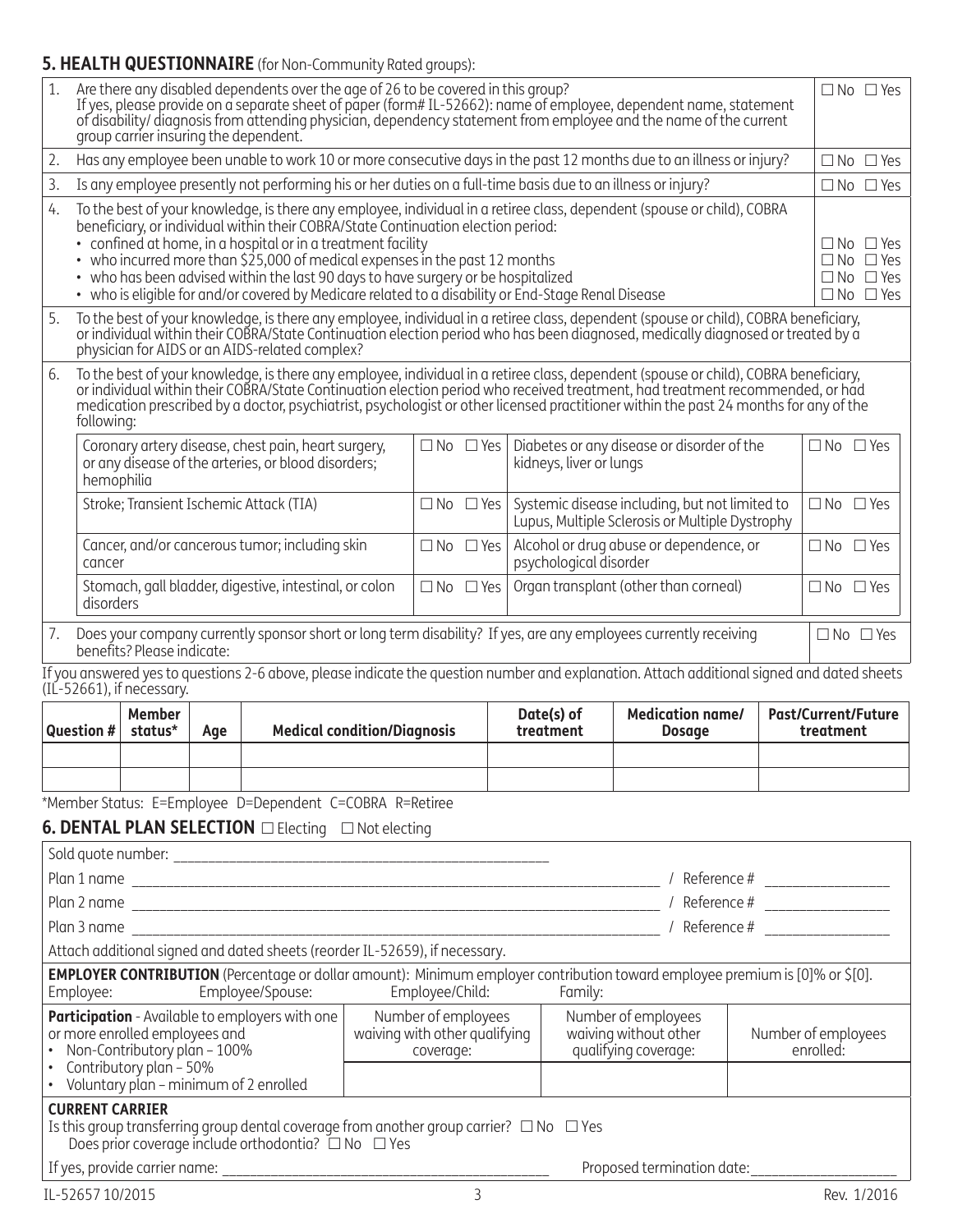# **7 VISION PLAN SELECTION Electing** ENot electing

| <b>7. VISION FLAN SELLCTION</b> LEGGOING LENOL GIGCUING                                                                                                                                                                                                                                                                                                                                                                                                                                                   |                                                                                                                                           |         |  |  |  |  |  |  |
|-----------------------------------------------------------------------------------------------------------------------------------------------------------------------------------------------------------------------------------------------------------------------------------------------------------------------------------------------------------------------------------------------------------------------------------------------------------------------------------------------------------|-------------------------------------------------------------------------------------------------------------------------------------------|---------|--|--|--|--|--|--|
|                                                                                                                                                                                                                                                                                                                                                                                                                                                                                                           |                                                                                                                                           |         |  |  |  |  |  |  |
|                                                                                                                                                                                                                                                                                                                                                                                                                                                                                                           |                                                                                                                                           |         |  |  |  |  |  |  |
|                                                                                                                                                                                                                                                                                                                                                                                                                                                                                                           |                                                                                                                                           |         |  |  |  |  |  |  |
| Dual choice arrangements are subject to underwriting review.                                                                                                                                                                                                                                                                                                                                                                                                                                              |                                                                                                                                           |         |  |  |  |  |  |  |
| EMPLOYER CONTRIBUTION (Percentage or dollar amount): Minimum employer contribution toward employee premium is [0]% or \$[0].                                                                                                                                                                                                                                                                                                                                                                              |                                                                                                                                           |         |  |  |  |  |  |  |
| Employee/Spouse:<br>Employee:                                                                                                                                                                                                                                                                                                                                                                                                                                                                             | Employee/Child:                                                                                                                           | Family: |  |  |  |  |  |  |
| Participation - Available to employers with:<br>• one or more enrolled employees when sold with<br>medical and/or dental;<br>• five or more enrolled when standalone; and<br>• Non-Contributory plan - 100%<br>• Contributory plan - 50%<br>• Voluntary plan - minimum of 5 enrolled                                                                                                                                                                                                                      | Number of employees<br>Number of employees<br>waiving without other<br>waiving with other qualifying<br>qualifying coverage:<br>coverage: |         |  |  |  |  |  |  |
| <b>8. LIFE PLAN SELECTION</b>                                                                                                                                                                                                                                                                                                                                                                                                                                                                             |                                                                                                                                           |         |  |  |  |  |  |  |
|                                                                                                                                                                                                                                                                                                                                                                                                                                                                                                           | Reference #                                                                                                                               |         |  |  |  |  |  |  |
| <b>Basic Life and AD&amp;D</b> - $\Box$ Electing $\Box$ Not electing                                                                                                                                                                                                                                                                                                                                                                                                                                      |                                                                                                                                           |         |  |  |  |  |  |  |
| Participation Requirement - Available to employers with two or more enrolled employees.<br>• Non-contributory plan - 100%<br>• Contributory plan - 50%<br>Rate Guarantee: □ 2 Year □ 3 Year<br>Age Reduction Schedule: □ Schedule 1 □ Schedule 2 □ Schedule 3<br>Flat amount \$<br>$\Box$                                                                                                                                                                                                                 |                                                                                                                                           |         |  |  |  |  |  |  |
| Salary plan - options are 1x to 7x salary (in .5 increments), rounded to the next highest \$1,000<br>$\Box$                                                                                                                                                                                                                                                                                                                                                                                               |                                                                                                                                           |         |  |  |  |  |  |  |
| Salary level: ____ x salary Maximum benefit: \$________                                                                                                                                                                                                                                                                                                                                                                                                                                                   |                                                                                                                                           |         |  |  |  |  |  |  |
| Class schedule - no more than 2.5x between classes and 10x between the lowest and highest class. Complete the table below.<br>$\Box$                                                                                                                                                                                                                                                                                                                                                                      |                                                                                                                                           |         |  |  |  |  |  |  |
| <b>Class</b>                                                                                                                                                                                                                                                                                                                                                                                                                                                                                              | <b>Description</b><br><b>Flat amount or Salary level</b>                                                                                  |         |  |  |  |  |  |  |
| $\mathbf{1}$                                                                                                                                                                                                                                                                                                                                                                                                                                                                                              | the control of the control of the control of the control of the control of the control of                                                 |         |  |  |  |  |  |  |
| $\overline{2}$                                                                                                                                                                                                                                                                                                                                                                                                                                                                                            |                                                                                                                                           |         |  |  |  |  |  |  |
| $\mathfrak{Z}$                                                                                                                                                                                                                                                                                                                                                                                                                                                                                            |                                                                                                                                           |         |  |  |  |  |  |  |
| $\overline{4}$                                                                                                                                                                                                                                                                                                                                                                                                                                                                                            |                                                                                                                                           |         |  |  |  |  |  |  |
| <b>Basic Dependent Life:</b> □ Electing □ Not electing                                                                                                                                                                                                                                                                                                                                                                                                                                                    |                                                                                                                                           |         |  |  |  |  |  |  |
| If yes, indicate volume amount □ \$20,000/\$5,000 □ \$10,000/\$2,500 □ \$5,000/\$1,000                                                                                                                                                                                                                                                                                                                                                                                                                    |                                                                                                                                           |         |  |  |  |  |  |  |
| Voluntary Employee Life: Available to employers with five or more or 25% of the eligible employees enrolled, whichever is greater.<br>$\Box$ Electing $\Box$ Not electing Reference #                                                                                                                                                                                                                                                                                                                     |                                                                                                                                           |         |  |  |  |  |  |  |
| <b>Voluntary Dependent Life (only</b><br><b>Dependent Child</b><br>$\Box$ No<br>Do you want AD&D?<br>$\Box$ Yes<br>available if Employee Voluntary<br>Rate Guarantee:<br>□ 2 Year □ 3 Year<br><b>Voluntary Amount</b><br>Age Reduction Schedule: □ Schedule 1 □ Schedule 2 □ Schedule 3<br>Life is elected)<br>$\square$ \$5,000<br>(Basic and Voluntary Age Reduction Schedules must match)<br>$\square$ No $\square$ Yes<br>$\square$ \$10,000<br>$\Box$ Minimum amount \$<br>$\Box$ Maximum benefit \$ |                                                                                                                                           |         |  |  |  |  |  |  |
|                                                                                                                                                                                                                                                                                                                                                                                                                                                                                                           |                                                                                                                                           |         |  |  |  |  |  |  |
|                                                                                                                                                                                                                                                                                                                                                                                                                                                                                                           |                                                                                                                                           |         |  |  |  |  |  |  |
| <b>EMPLOYER CONTRIBUTION</b> (Percentage or dollar amount) for <b>BASIC</b> Employee and Dependent Life ONLY): Minimum employer contribution<br>toward employee premium is 100%.                                                                                                                                                                                                                                                                                                                          |                                                                                                                                           |         |  |  |  |  |  |  |
| Employee/Spouse:<br>Employee/Child:<br>Employee:                                                                                                                                                                                                                                                                                                                                                                                                                                                          | Family:                                                                                                                                   |         |  |  |  |  |  |  |
| Number of hours worked per week to be eligible (select between 20 and 40 hours):                                                                                                                                                                                                                                                                                                                                                                                                                          |                                                                                                                                           |         |  |  |  |  |  |  |
| <b>CURRENT CARRIER</b>                                                                                                                                                                                                                                                                                                                                                                                                                                                                                    |                                                                                                                                           |         |  |  |  |  |  |  |
| Is this group transferring group life coverage from another group carrier?: $\Box$ No $\Box$ Yes                                                                                                                                                                                                                                                                                                                                                                                                          |                                                                                                                                           |         |  |  |  |  |  |  |
| If yes, provide carrier name:<br>As of the date of this application, list any employees currently disabled and not actively at work (attach additional signed and dated pages, if                                                                                                                                                                                                                                                                                                                         | Proposed termination date:                                                                                                                |         |  |  |  |  |  |  |

necessary):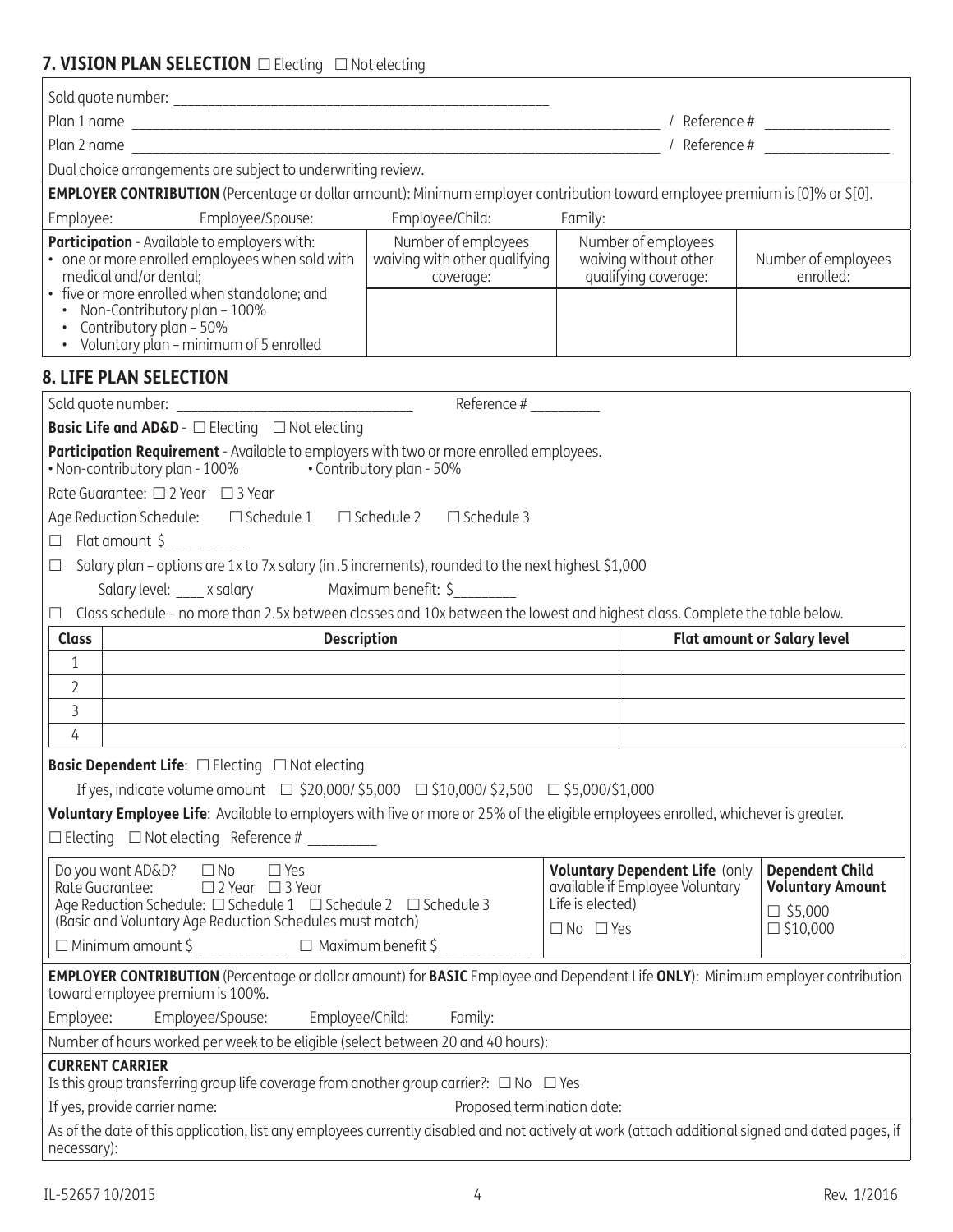If electing Short Term Disability or Long Term Disability, please complete form # IL-52659. If electing Workplace Voluntary Benefits, please complete form # IL-52658.

# **9. THE FOLLOWING APPLIES TO ALL GROUPS SUBJECT TO ERISA**

As claims administrator with authority to make claim determinations as described in Section 503 of the Employee Retirement Income Security Act (ERISA), we make final decisions under the Policy or Group Plan with respect to determining eligibility for coverage and paying claims for benefits, including deciding appeals of denied claims. As claims administrator, we shall have full and exclusive discretionary authority to: 1) interpret Policy or Group Plan provisions; 2) make decisions regarding eligibility for coverage and benefits; and 3) resolve factual questions relating to coverage and benefits.

You, the participating employer, policyholder, contract holder, or Certificate sponsor, intend to establish, sponsor, plan sponsor and endorse an employee benefit plan which will be governed by ERISA. You are the ERISA plan administrator.

## **10. THE FOLLOWING APPLIES TO ALL GROUPS**

The group is only eligible if a bona fide business entity exists.

If you fail to pay premium when due, coverage may be subject to termination as specified under the terms of the Policy. You understand and agree that your coverage is continued monthly subject to timely payment of premium. We reserve the right to change the premium rates on any premium due date, as permitted by applicable law. You will receive advance written notice.

You will provide information or records upon request that we determine are relevant to this Employer Group Application and group coverage for inspection by the Trustee, Administrator, us, or our representative. For you to remain eligible you must meet the eligibility, participation and contribution requirements for each respective coverage at all times.

We have the right to use information provided by you to determine whether this Employer Group Application will be accepted or declined and to establish appropriate premiums.

For Non-Community Rated medical groups, Humana reserves the right to recalculate the rates if final enrollment due to demographic changes which are due to age, sex, coverage type, geographic area, that, in the aggregate, would impact premium more than 5%. Humana reserves the right to recalculate the rates based on final enrollment/participation.

### **11. AGREEMENT AND SIGNATURE – Review your policy/certificate carefully**

You, the authorized representative of the group named herein, understand, agree and represent: You have read this Employer Group Application and the information you provided is accurate and complete and can be substantiated by your records. You have received and reviewed the applicable regulatory information and the Humana issued proposal, and you referred to the proposal to select the benefit plan(s) applied for in this Employer Group Application and confirmed your selection from the Humana issued proposal before signing below. By executing this Employer Group Application, you agree to its terms and represent and warrant that you shall comply with the terms of the policy and all applicable law. An act of fraud or an intentional misrepresentation of a material fact may void or terminate an individual's or group's coverage as specified under the terms of the Policy or Certificate. We shall rely on your representations and any information submitted by you or on your behalf. Providing incomplete, inaccurate or untimely information may reduce an individual's or group's coverage or may increase past premium. In addition, any person who knowingly presents false information in an application for insurance or life settlement contract is guilty of a crime and, upon conviction, may be subject to fines or confinement in prison, or both.

Coverage is not in effect unless and until you receive written notification from us. The Employer Group Application will form part of any contract or coverage issued. The original version of this Agreement is in the English language. If there are any discrepancies or conflicts between the English and any other version that has been translated into another language, the English version will control. Neither you nor the agent has the authority to waive a complete answer to any question, determine coverage or insurability, alter any contract, bind us by making any promise or representation, or waive any of our other rights or requirements. No waiver or change will bind us unless signed by an authorized officer of our company.

#### **DO NOT CANCEL ANY CURRENT GROUP COVERAGE UNTIL YOU RECEIVE WRITTEN NOTICE FROM US THAT WE HAVE ISSUED COVERAGE.**

Dated on: entitled on: the contract of the month, day, year) at  $($ city and state)

By \_\_\_\_\_\_\_\_\_\_\_\_\_\_\_\_\_\_\_\_\_\_\_\_\_\_\_\_\_\_\_\_\_\_\_\_\_\_\_\_\_\_\_\_\_ \_\_\_\_\_\_\_\_\_\_\_\_\_\_\_\_\_\_\_\_\_\_\_\_\_\_\_\_\_\_\_\_\_\_\_\_\_\_\_\_\_\_\_ \_\_\_\_\_\_\_\_\_\_\_\_\_\_\_\_\_ Group authorized representative (Printed name) (Signature) (Title)